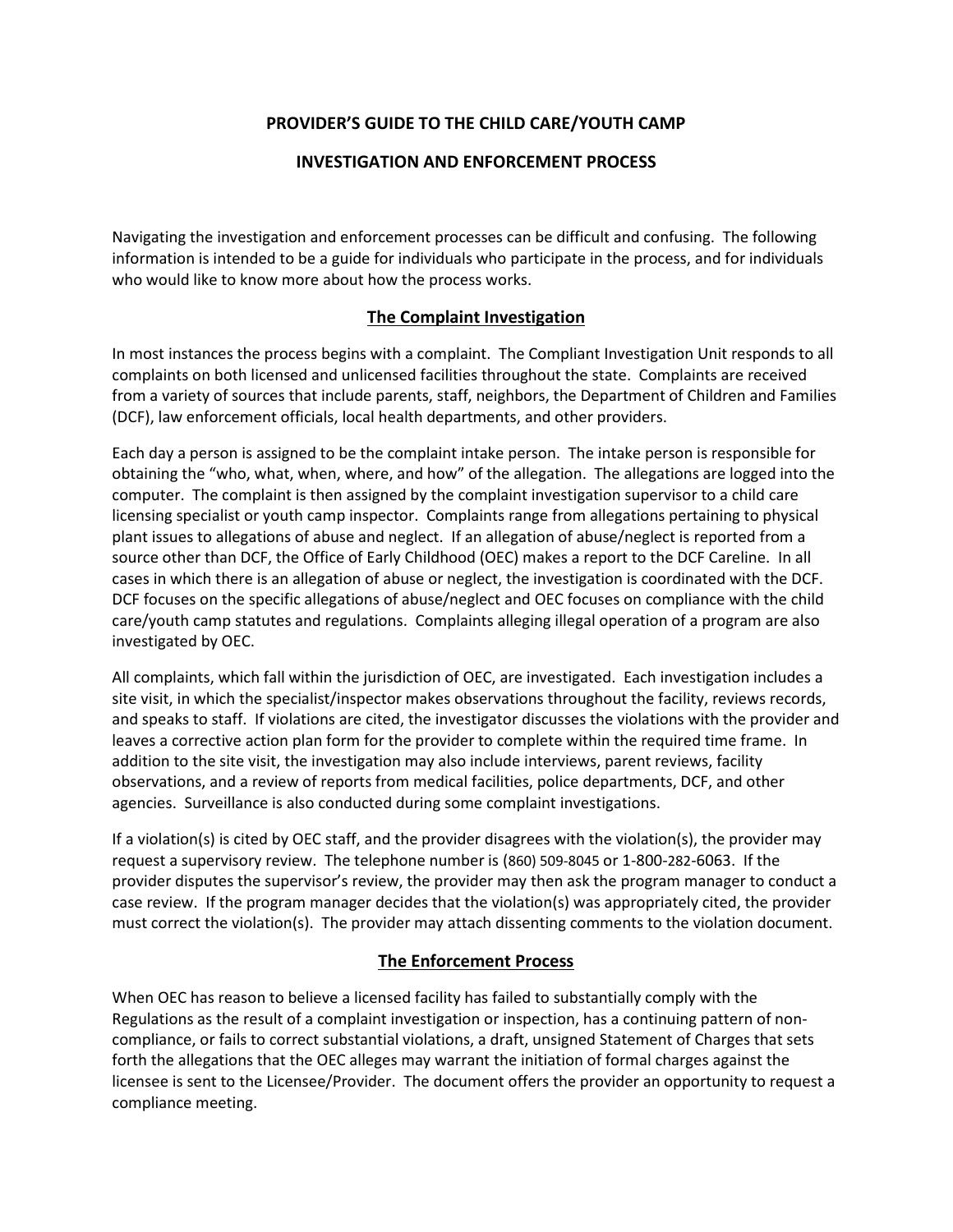The compliance meeting is a discussion of the violations of regulations between the provider and OEC representatives. The purpose of the meeting is to give the provider the opportunity to dispute the violations and demonstrate compliance with the regulations. The provider often brings pictures, letters, and other materials to the meeting to assist him/her in presenting his/her case. The provider often brings his/her attorney to the compliance meeting.

There are five possible outcomes to the compliance meeting: (1) the OEC may accept the provider's Corrective Action Plan and close the case; (2) the OEC may request an additional corrective action plan called a "Negotiated Corrective Action Plan"; (3) the provider may enter into a voluntary agreement with OEC called a Consent Order (4) the provider may surrender the license; or, (5) the OEC may issue a Statement of Charges proposing a licensure action which could include singly or in combination conditions such as, a civil penalty, probation, license suspension, or license revocation.

A Negotiated Corrective Action Plan is an agreement between OEC and the provider, in which the provider agrees, in writing, to engage in additional training, revise policies/procedures, or make other changes within a specified time frame to enhance the program and maintain compliance with the regulations.

A Consent Order is a voluntary agreement between OEC and the provider, in which the provider voluntarily agrees to take certain steps above and beyond the regulations or order to retain the license. Such steps may include but are not limited to changes in capacity, changes in policies/procedures, additional policies and procedures, training, or a financial penalty. Consent Orders are negotiated settlements between OEC and the provider and, as a result, are individualized.

A Voluntary Surrender is a document signed by the provider in which the provider gives up his/her license and no longer offer child care services or operate a youth camp.

A Statement of Charges is a document that contains OEC's allegations against a provider and notifies the provider of his/her right to an administrative hearing. The Statement of Charges is issued in the most serious cases or when the matter cannot be resolved through a Consent Order or Voluntary Surrender.

When a Statement of Charges is issued, OEC sends the document to the provider by certified mail. At this point, if the provider does not have an attorney, the provider often secures the services of an attorney. The provider has thirty days from receipt of the document to request an administrative hearing. If the provider fails to request a hearing within the thirty-day time frame, OEC considers this right to be waived, and a final decision is issued, incorporating a remedy.

Upon receipt of a request for a hearing, a hearing is scheduled within sixty days of the request. The hearing is the final step in the process. The administrative hearing is a formal and public proceeding that is held before a Hearing Officer.

The provider and/or his/her attorney present his/her case, and OEC and a Staff Attorney or an Assistant Attorney General presents OEC's case. The hearing is conducted according to statutory procedures and, OEC's Rules of Practice.

At the hearing, both parties present evidence to support their case. Written evidentiary materials can include but are not limited to inspection reports, police reports, and similar documents, as well as photographs, letters, and other materials. Witnesses may also be asked to testify on behalf of the provider or on behalf of OEC.